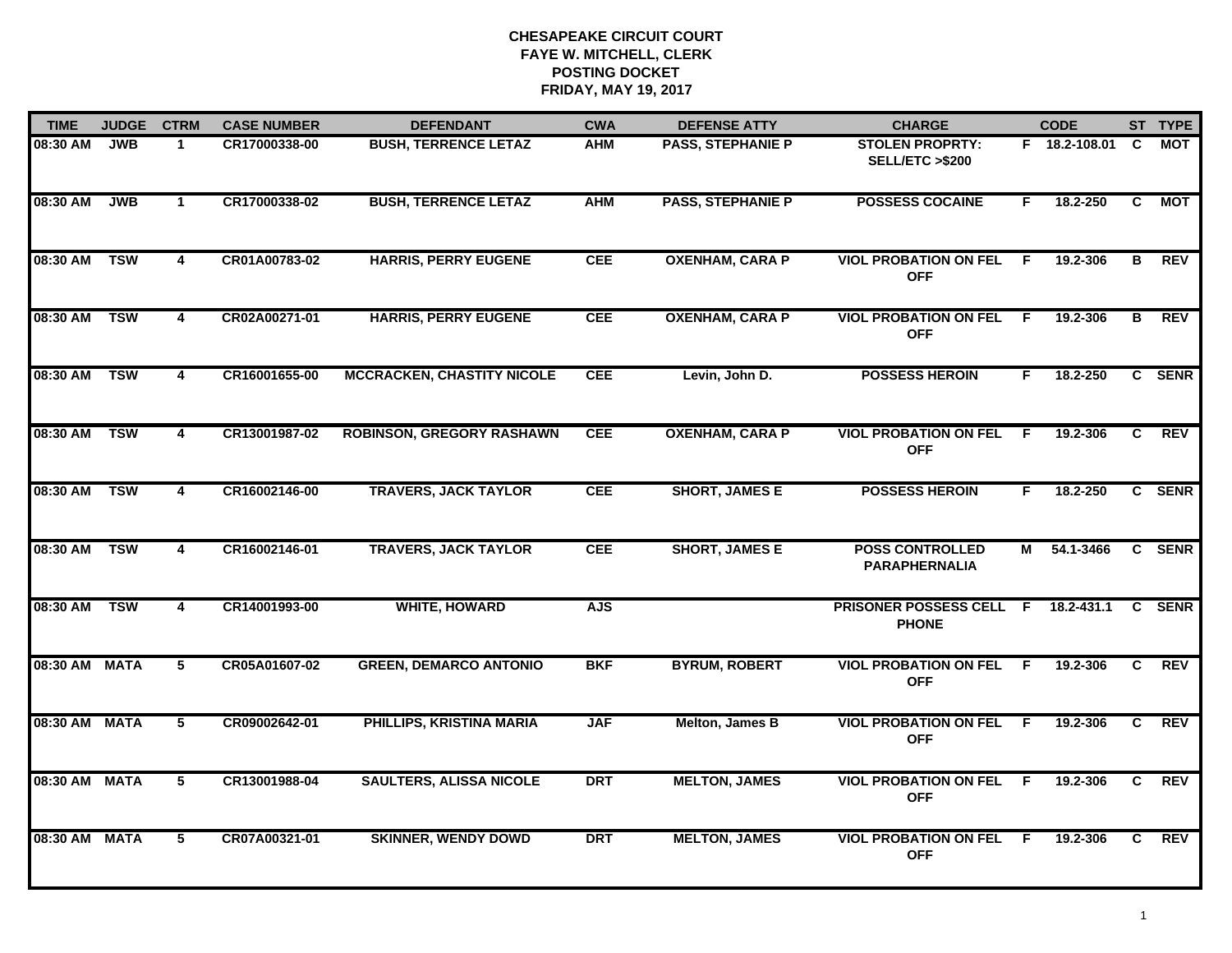| <b>TIME</b>  | <b>JUDGE</b> | <b>CTRM</b> | <b>CASE NUMBER</b> | <b>DEFENDANT</b>                | <b>CWA</b> | <b>DEFENSE ATTY</b>    | <b>CHARGE</b>                                             |              | <b>CODE</b>    |    | ST TYPE       |
|--------------|--------------|-------------|--------------------|---------------------------------|------------|------------------------|-----------------------------------------------------------|--------------|----------------|----|---------------|
| 08:30 AM     | <b>FBL</b>   | 6           | CR17000658-00      | <b>COWELL, MARVIN</b>           | <b>AEP</b> | <b>SMITH, HERMAN C</b> | <b>BOND APPEAL</b>                                        | $\mathbf{o}$ | 19.2-124       | C. | МОТ           |
| 08:30 AM     | FBL          | 6           | CR16000294-00      | <b>ELLIS, ANTRAVIOUS DEVON</b>  | <b>PLS</b> | Jones, David L         | <b>FAIL RETURN RENTAL PROP M</b><br>$<$ \$200             |              | 18.2-117       | в  | <b>RE</b>     |
| 08:30 AM     | <b>FBL</b>   | 6           | CR17000194-00      | <b>GUICE, CHRISTINE ALYNN</b>   | <b>PLS</b> | <b>OXENHAM, CARA P</b> | <b>GRAND LARCENY</b>                                      | F            | 18.2-95        |    | C SENR        |
| 08:30 AM     | <b>FBL</b>   | 6           | CR17000194-01      | <b>GUICE, CHRISTINE ALYNN</b>   | <b>PLS</b> | <b>OXENHAM, CARA P</b> | <b>GRND LARCENY: &gt;=\$200</b><br><b>NOT PERSN</b>       | E            | 18.2-95        |    | C SENR        |
| 08:30 AM     | <b>FBL</b>   | 6           | CR17000194-02      | <b>GUICE, CHRISTINE ALYNN</b>   | <b>PLS</b> | <b>OXENHAM, CARA P</b> | <b>GRND LARCENY: &gt;=\$200</b><br><b>NOT PERSN</b>       | F.           | $18.2 - 95$    |    | C SENR        |
| 08:30 AM FBL |              | 6           | CR17000194-03      | <b>GUICE, CHRISTINE ALYNN</b>   | <b>PLS</b> | <b>OXENHAM, CARA P</b> | PETIT LARC <\$200 NOT FRM M<br><b>PERSN</b>               |              | 18.2-96        |    | C SENR        |
| 08:30 AM     | FBL          | 6           | CR17000194-06      | <b>GUICE, CHRISTINE ALYNN</b>   | <b>PLS</b> | <b>OXENHAM, CARA P</b> | STLN PRPRTY: INT TO SELL F 18.2-108.01<br>$>= $200$       |              |                | B  | <b>SENR</b>   |
| 08:30 AM     | <b>FBL</b>   | 6           | CR17000194-07      | <b>GUICE, CHRISTINE ALYNN</b>   | <b>PLS</b> | <b>OXENHAM, CARA P</b> | STLN PRPRTY:INT TO SELL F 18.2-108.01 B SENR<br>$>= $200$ |              |                |    |               |
| 08:30 AM     | <b>FBL</b>   | 6           | CR17000194-08      | <b>GUICE, CHRISTINE ALYNN</b>   | <b>PLS</b> | <b>OXENHAM, CARA P</b> | STLN PRPRTY: INT TO SELL F 18.2-108.01<br>$>= $200$       |              |                |    | <b>B</b> SENR |
| 08:30 AM     | <b>FBL</b>   | 6           | CR17000194-09      | <b>GUICE, CHRISTINE ALYNN</b>   | <b>PLS</b> | <b>OXENHAM, CARA P</b> | STLN PRPRTY: INT TO SELL F 18.2-108.01<br>$>= $200$       |              |                | B  | <b>SENR</b>   |
| 08:30 AM     | <b>FBL</b>   | 6           | CR17000194-12      | <b>GUICE, CHRISTINE ALYNN</b>   | <b>PLS</b> | <b>OXENHAM, CARA P</b> | STLN PRPRTY:INT TO SELL F 18.2-108.01 B SENR<br>$>= $200$ |              |                |    |               |
| 08:30 AM     | <b>FBL</b>   | 6           | CR17000044-00      | HARDMAN, KIMBERLY DESHON        | <b>DAW</b> | Winn, A. Robinson      | <b>ID THEFT W/INTENT TO</b><br><b>DEFRAUD</b>             |              | $F$ 18.2-186.3 |    | <b>B</b> SENR |
| 08:30 AM     | FBL          | 6           | CR17000044-01      | <b>HARDMAN, KIMBERLY DESHON</b> | <b>DAW</b> | Winn, A. Robinson      | <b>CREDIT CARD FRAUD</b>                                  | F.           | 18.2-195       |    | <b>B</b> SENR |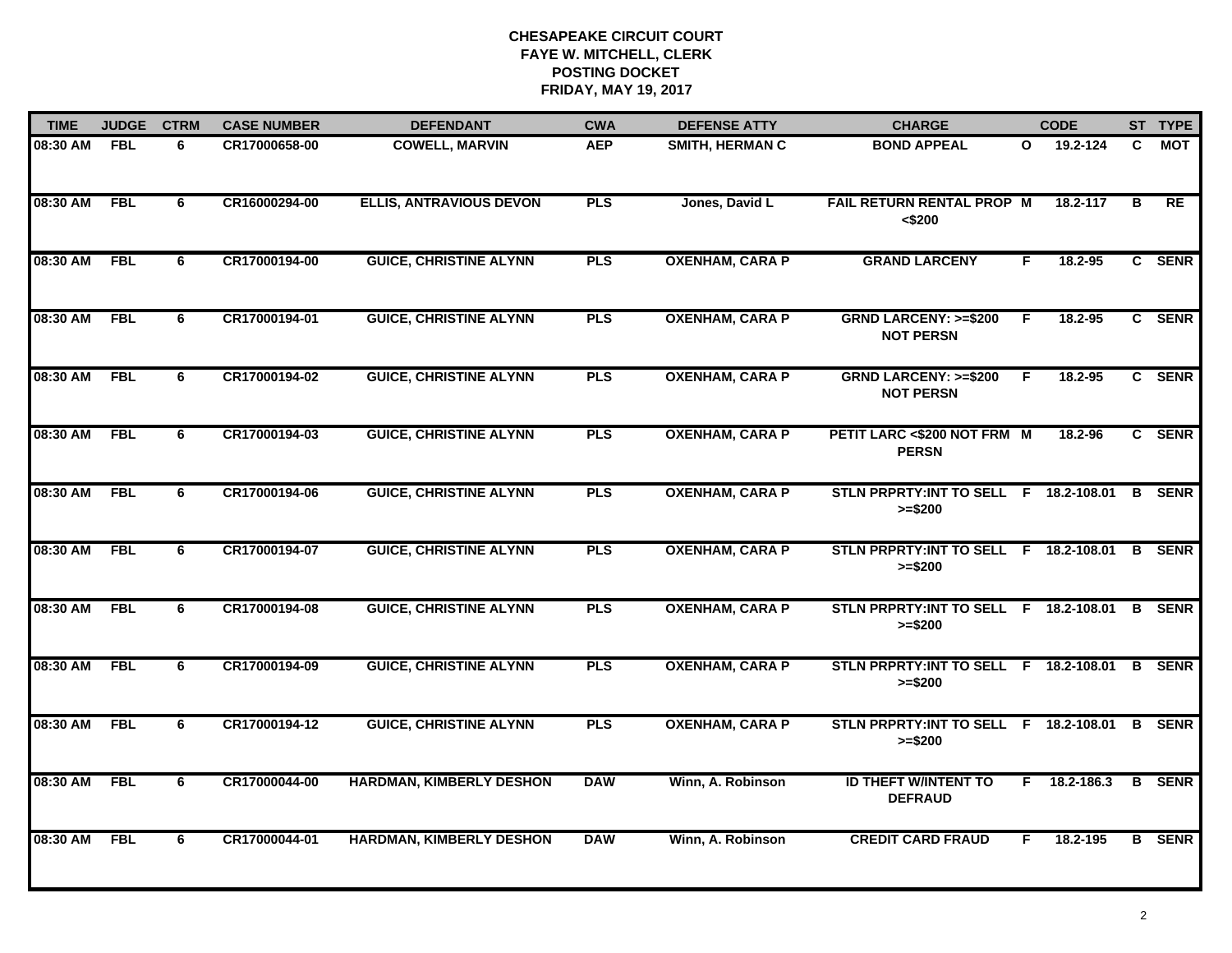| <b>TIME</b> | <b>JUDGE</b> | <b>CTRM</b>    | <b>CASE NUMBER</b> | <b>DEFENDANT</b>                    | <b>CWA</b> | <b>DEFENSE ATTY</b>           | <b>CHARGE</b>                                  |     | <b>CODE</b>  |                | ST TYPE       |
|-------------|--------------|----------------|--------------------|-------------------------------------|------------|-------------------------------|------------------------------------------------|-----|--------------|----------------|---------------|
| 08:30 AM    | <b>FBL</b>   | 6              | CR17000189-00      | <b>LABRADOR, NINA FERRERA</b>       | <b>PLS</b> | Spencer, Jo Anne              | <b>SHOPLIFT: CONCEAL</b><br><b>GOODS</b>       | F.  | 18.2-103     | B.             | <b>SENR</b>   |
| 08:30 AM    | FBL          | 6              | CR17000101-00      | <b>OSORIO SILVAN, EDUARDO</b>       | <b>AHM</b> | <b>HOLDER, WILLIAM JOSHUA</b> | <b>FAIL STOP ACCIDENT/FEL</b><br><b>INJURY</b> | -F. | D.46.2-894   |                | <b>B</b> SENR |
| 08:30 AM    | FBL          | 6              | CR17000101-01      | <b>OSORIO SILVAN, EDUARDO</b>       | <b>AHM</b> | <b>HOLDER, WILLIAM JOSHUA</b> | <b>DUI (ACC)</b>                               |     | M A.18.2-266 |                | <b>B</b> SENR |
| 08:30 AM    | <b>FBL</b>   | 6              | CR17000101-02      | <b>OSORIO SILVAN, EDUARDO</b>       | <b>AHM</b> | HOLDER, WILLIAM JOSHUA        | <b>DRIVE W/O LICENSE</b>                       | Μ   | 46.2-300     |                | <b>B</b> SENR |
| 09:30 AM    | <b>JWB</b>   | $\overline{2}$ | CR17000624-00      | <b>CLEMENTS, ALISHA D</b>           |            | <b>FLANDERS, JOSHUA B</b>     | <b>POSSES MARIJUANA</b>                        | м   | 18.2-250.1   |                | S ADAT        |
| 09:30 AM    | <b>JWB</b>   | $\mathbf{2}$   | CR09001504-01      | <b>COLONTUONO, GEORGE MICHAEL</b>   |            |                               | <b>PROB VIOL (POSSESS</b><br><b>HEROIN)</b>    | F.  | 19.2-306     |                | C ADAT        |
| 09:30 AM    | <b>JWB</b>   | $\overline{2}$ | CR10001255-03      | <b>COLONTUONO, GEORGE MICHAEL</b>   |            |                               | PROB VIOL (POSS SCH I/II F<br>DRUG)            |     | 19.2-306     |                | C ADAT        |
| 09:30 AM    | <b>JWB</b>   | $\mathbf{2}$   | CR13001323-02      | <b>CORBETT, MISTY JAMINA</b>        |            |                               | <b>FTC-ASAP</b>                                | М   | 18.2-456     |                | <b>B</b> ADAT |
| 09:30 AM    | <b>JWB</b>   | $\mathbf{2}$   | CR16001586-00      | <b>DAVIS, RICHARD PAUL</b>          | <b>AWW</b> | <b>COOPER, WANDA C.</b>       | <b>AGGRIVATED MALICIOUS</b><br><b>WOUNDING</b> | -F  | 18.2-51.2    | C              | <b>AC</b>     |
| 09:30 AM    | <b>JWB</b>   | $\mathbf{2}$   | CR14000367-01      | <b>MCCLENNEY, ANTOINE VALENTINO</b> |            |                               | <b>VIOL PROBATION ON FEL F</b><br><b>OFF</b>   |     | 19.2-306     |                | C ADAT        |
| 09:30 AM    | <b>JWB</b>   | $\mathbf{2}$   | CR16001300-00      | <b>NICHOLS, DEVIYON MARQUETTE</b>   | <b>WHC</b> | <b>SWIFT SHERARD, SANITA</b>  | <b>FORGERY</b>                                 | F.  | 18.2-172     | <b>C</b>       | <b>TBS</b>    |
| 09:30 AM    | <b>JWB</b>   | $\overline{2}$ | CR16001300-07      | <b>NICHOLS, DEVIYON MARQUETTE</b>   | <b>WHC</b> | <b>SWIFT SHERARD, SANITA</b>  | <b>ELUDE POLICE</b>                            | М   | 46.2-817A    | $\overline{c}$ | <b>TBS</b>    |
| 09:30 AM    | <b>JWB</b>   | $\mathbf{2}$   | CR16001300-08      | <b>NICHOLS, DEVIYON MARQUETTE</b>   |            | <b>SWIFT SHERARD, SANITA</b>  | <b>FAIL TO APPEAR;</b><br><b>CONTEMPT</b>      | М   | 18.2-456     | $\overline{c}$ | <b>TBS</b>    |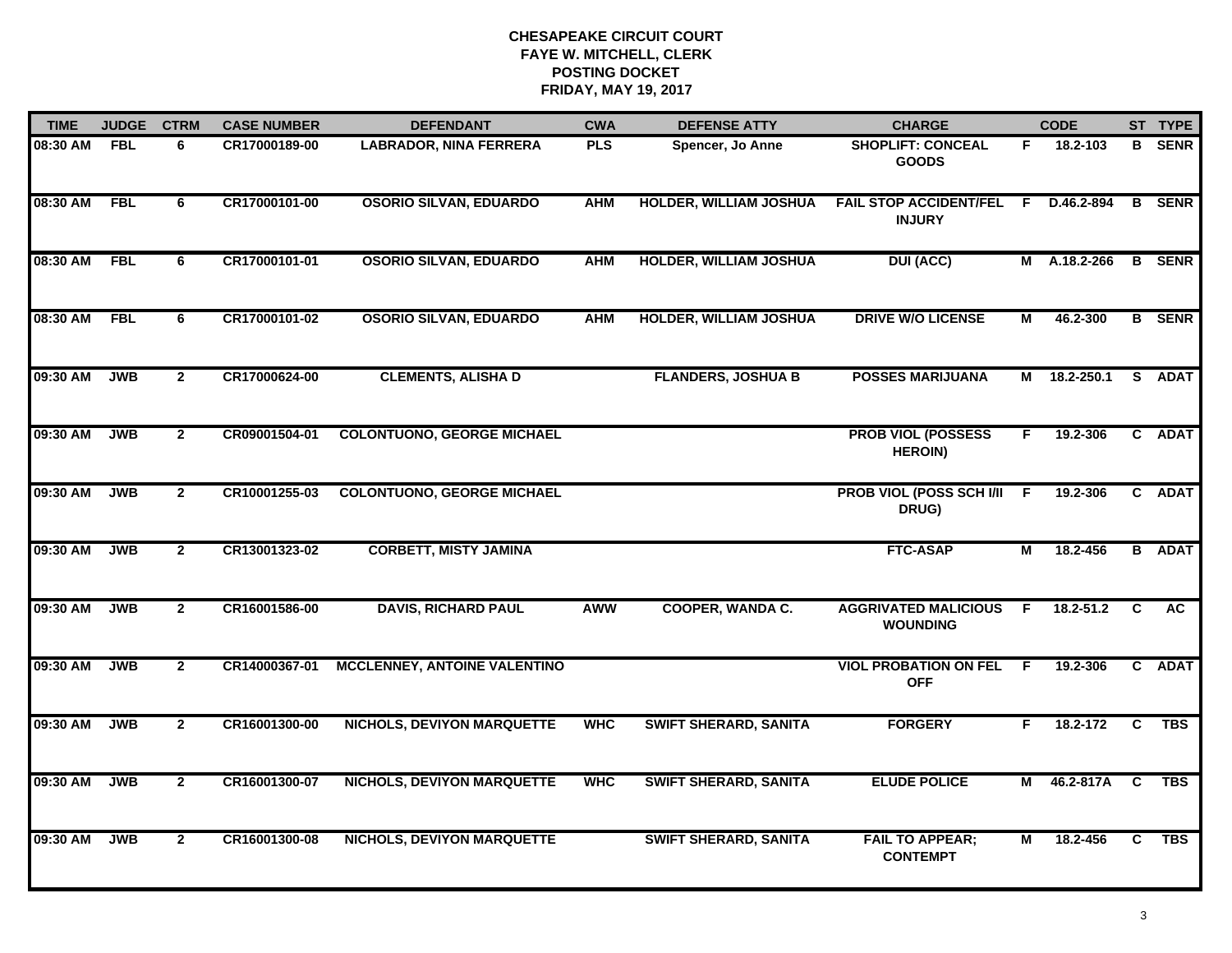| <b>TIME</b> | <b>JUDGE</b> | <b>CTRM</b>    | <b>CASE NUMBER</b> | <b>DEFENDANT</b>                 | <b>CWA</b> | <b>DEFENSE ATTY</b>    | <b>CHARGE</b>                                       |     | <b>CODE</b> |                | ST TYPE       |
|-------------|--------------|----------------|--------------------|----------------------------------|------------|------------------------|-----------------------------------------------------|-----|-------------|----------------|---------------|
| 09:30 AM    | <b>JWB</b>   | $\mathbf{2}$   | CR17000753-00      | <b>OLIVER, SHYKERA DENISECIA</b> | <b>WHC</b> |                        | <b>FORGERY</b>                                      | F.  | 18.2-172    | B              | <b>ADAT</b>   |
| 09:30 AM    | <b>JWB</b>   | $\mathbf{2}$   | CR17000753-01      | <b>OLIVER, SHYKERA DENISECIA</b> | <b>WHC</b> |                        | <b>UTTER FRAUD</b>                                  | F.  | 18.2-172    |                | <b>B</b> ADAT |
| 09:30 AM    | JWB          | $\overline{2}$ | CR17000753-02      | <b>OLIVER, SHYKERA DENISECIA</b> | <b>WHC</b> |                        | <b>OBTAIN MONEY BY FALSE F</b><br><b>PRETENSE</b>   |     | 18.2-178    |                | <b>B</b> ADAT |
| 09:30 AM    | <b>JWB</b>   | $\mathbf{2}$   | CR16001147-00      | OLIVO, REFUGIO REYNALDO; JR      | <b>CEE</b> | Gilchrist, Kurt A.     | <b>GRAND LARCENY</b>                                | F.  | $18.2 - 95$ | C              | <b>TBS</b>    |
| 09:30 AM    | <b>JWB</b>   | $\mathbf{2}$   | CR16001147-02      | OLIVO, REFUGIO REYNALDO; JR      |            |                        | <b>FAIL TO APPEAR; (5-04-2017) M</b>                |     | 18.2-456    |                | C ADAT        |
| 09:30 AM    | <b>JWB</b>   | $\mathbf{2}$   | CR16001208-00      | OLIVO, REFUGIO REYNALDO; JR      | <b>CEE</b> | Gilchrist, Kurt A.     | <b>PETIT LARCENY</b>                                | М   | 18.2-96     |                | C TBS         |
| 09:30 AM    | <b>JWB</b>   | $\mathbf{2}$   | CR16001208-01      | OLIVO, REFUGIO REYNALDO; JR      |            |                        | FAIL TO APPEAR; (5-04-2017) M                       |     | 18.2-456    |                | C ADAT        |
| 09:30 AM    | JWB          | $\mathbf{2}$   | CR15000257-04      | <b>OVERMAN, JACOB ELIJAH</b>     |            |                        | <b>VIOL PROBATION ON FEL F</b><br><b>OFF</b>        |     | 19.2-306    |                | C ADAT        |
| 09:30 AM    | <b>JWB</b>   | $\mathbf{2}$   | CR15000257-05      | <b>OVERMAN, JACOB ELIJAH</b>     |            |                        | <b>VIOL PROBATION ON FEL</b><br><b>OFF</b>          | - F | 19.2-306    |                | C ADAT        |
| 09:30 AM    | <b>JWB</b>   | $\mathbf{2}$   | CR17000713-00      | <b>PORTER, LEWIS GRANT</b>       | <b>AJS</b> |                        | <b>DWI</b>                                          | М   | 18.2-266    |                | <b>B</b> ADAT |
| 09:30 AM    | <b>JWB</b>   | $\mathbf{2}$   | CR17000714-00      | <b>PORTER, TAYLOR ANN</b>        | <b>AJS</b> |                        | <b>DWI</b>                                          | М   | 18.2-266    |                | <b>B</b> ADAT |
| 09:30 AM    | <b>JWB</b>   | $\mathbf{2}$   | CR17000108-00      | <b>ROYAL, KIMBERLY</b>           | <b>AEP</b> | <b>BARLOW, JASON A</b> | <b>GRAND LARCENY</b>                                | F.  | 18.2-95     | $\overline{B}$ | <b>TBS</b>    |
| 09:30 AM    | <b>JWB</b>   | $\mathbf{2}$   | CR17000108-01      | <b>ROYAL, KIMBERLY</b>           | <b>AEP</b> | <b>BARLOW, JASON A</b> | <b>GRND LARCENY: &gt;=\$200</b><br><b>NOT PERSN</b> | E   | 18.2-95     | в              | <b>TBS</b>    |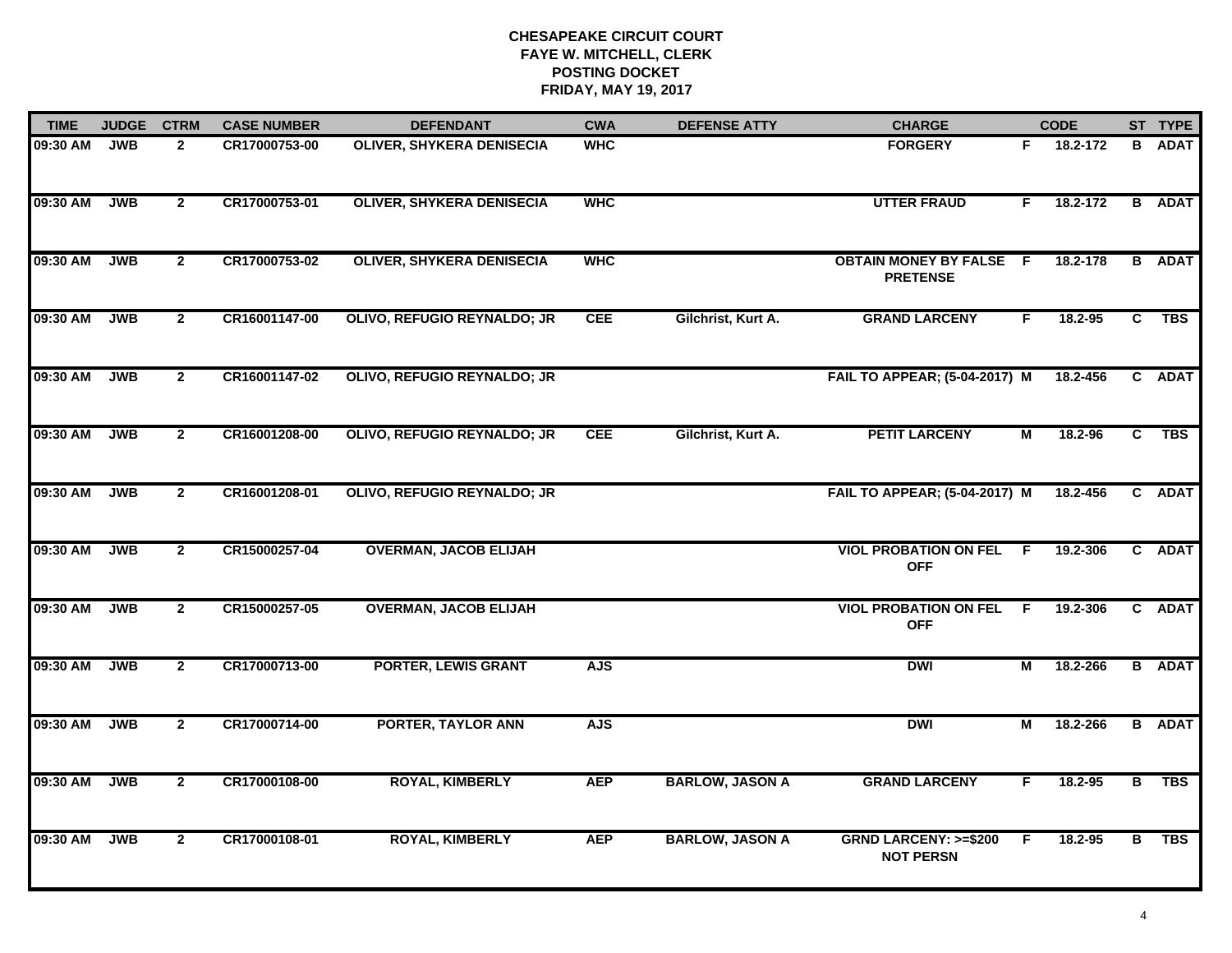| <b>TIME</b> | <b>JUDGE</b> | <b>CTRM</b>    | <b>CASE NUMBER</b> | <b>DEFENDANT</b>                   | <b>CWA</b> | <b>DEFENSE ATTY</b> | <b>CHARGE</b>                                             |                | <b>CODE</b>          | ST TYPE       |
|-------------|--------------|----------------|--------------------|------------------------------------|------------|---------------------|-----------------------------------------------------------|----------------|----------------------|---------------|
| 09:30 AM    | <b>JWB</b>   | $\mathbf{2}$   | CR17000808-03      | <b>SCALES, PATRICK TODD</b>        | <b>BKF</b> |                     | <b>GRAND LARCENY</b>                                      | F.             | 18.2-95              | C ADAT        |
| 09:30 AM    | <b>JWB</b>   | $\overline{2}$ | CR17000808-04      | <b>SCALES, PATRICK TODD</b>        | <b>BKF</b> |                     | <b>CONSPIRE LARCENY</b>                                   | F.             | $18.2 - 23$          | C ADAT        |
| 09:30 AM    | JWB          | $\overline{2}$ | CR17000808-05      | <b>SCALES, PATRICK TODD</b>        | <b>BKF</b> |                     | STLN PRPRTY:INT TO SELL F 18.2-108.01 C ADAT<br>$>= $200$ |                |                      |               |
| 09:30 AM    | <b>JWB</b>   | $\mathbf{2}$   | CR17000676-01      | <b>STEVENSON, LESLIE WARREN</b>    | <b>DJH</b> |                     | POSSESS MARIJUANA, 2+ M 18.2-250.1<br><b>OFF</b>          |                |                      | C ADAT        |
| 09:30 AM    | <b>JWB</b>   | $\overline{2}$ | CR14001409-03      | <b>STITHEM, DANIEL EDWARD</b>      |            |                     | <b>PROB VIOL(FALS STMNT-</b><br><b>GUN APPL)</b>          | F.             | 19.2-306             | C ADAT        |
| 09:30 AM    | <b>JWB</b>   | $\mathbf{2}$   | CR16000323-00      | <b>STURGEON, RIKKI LEE ASHLEY</b>  |            |                     | <b>SUSP OL</b>                                            |                | M B.46.2-301 B ADAT  |               |
| 09:30 AM    | <b>JWB</b>   | $\overline{2}$ | CR16000323-01      | <b>STURGEON, RIKKI LEE ASHLEY</b>  |            |                     | <b>EXPIRED INSPECTION</b>                                 |                | I A.46.2-1158 B ADAT |               |
| 09:30 AM    | <b>JWB</b>   | $\overline{2}$ | CR16000323-02      | <b>STURGEON, RIKKIE LEE ASHLEY</b> |            |                     | <b>CAPIAS: FTA ADATS</b>                                  | М              | 18.2-456             | <b>B</b> ADAT |
| 09:30 AM    | <b>JWB</b>   | $\overline{2}$ | CR17000784-00      | <b>WARD, GREGORY</b>               | <b>CEE</b> |                     | EMBEZZLEMENT >=\$200                                      | F.             | 18.2-111             | <b>B</b> ADAT |
| 09:30 AM    | <b>JWB</b>   | $\mathbf{2}$   | CR17000784-01      | <b>WARD, GREGORY</b>               | <b>CEE</b> |                     | <b>OBTAIN MONEY FALSE</b><br><b>PRETENSES</b>             | F.             | 18.2-178             | <b>B</b> ADAT |
| 09:30 AM    | <b>JWB</b>   | $\overline{2}$ | CR17000784-02      | <b>WARD, GREGORY</b>               | <b>CEE</b> |                     | <b>OBTAIN MONEY FALSE</b><br><b>PRETENSES</b>             | F.             | 18.2-178             | <b>B</b> ADAT |
| 09:30 AM    | <b>JWB</b>   | $\overline{2}$ | CR17000784-03      | <b>WARD, GREGORY</b>               | <b>CEE</b> |                     | <b>OBTAIN MONEY FALSE</b><br><b>PRETENSES</b>             | $\overline{M}$ | 18.2-178             | <b>B</b> ADAT |
| 09:30 AM    | <b>JWB</b>   | $\overline{2}$ | CR17000784-04      | <b>WARD, GREGORY</b>               | <b>CEE</b> |                     | <b>OBTAIN MONEY FALSE</b><br><b>PRETENSES</b>             | М              | 18.2-178             | <b>B</b> ADAT |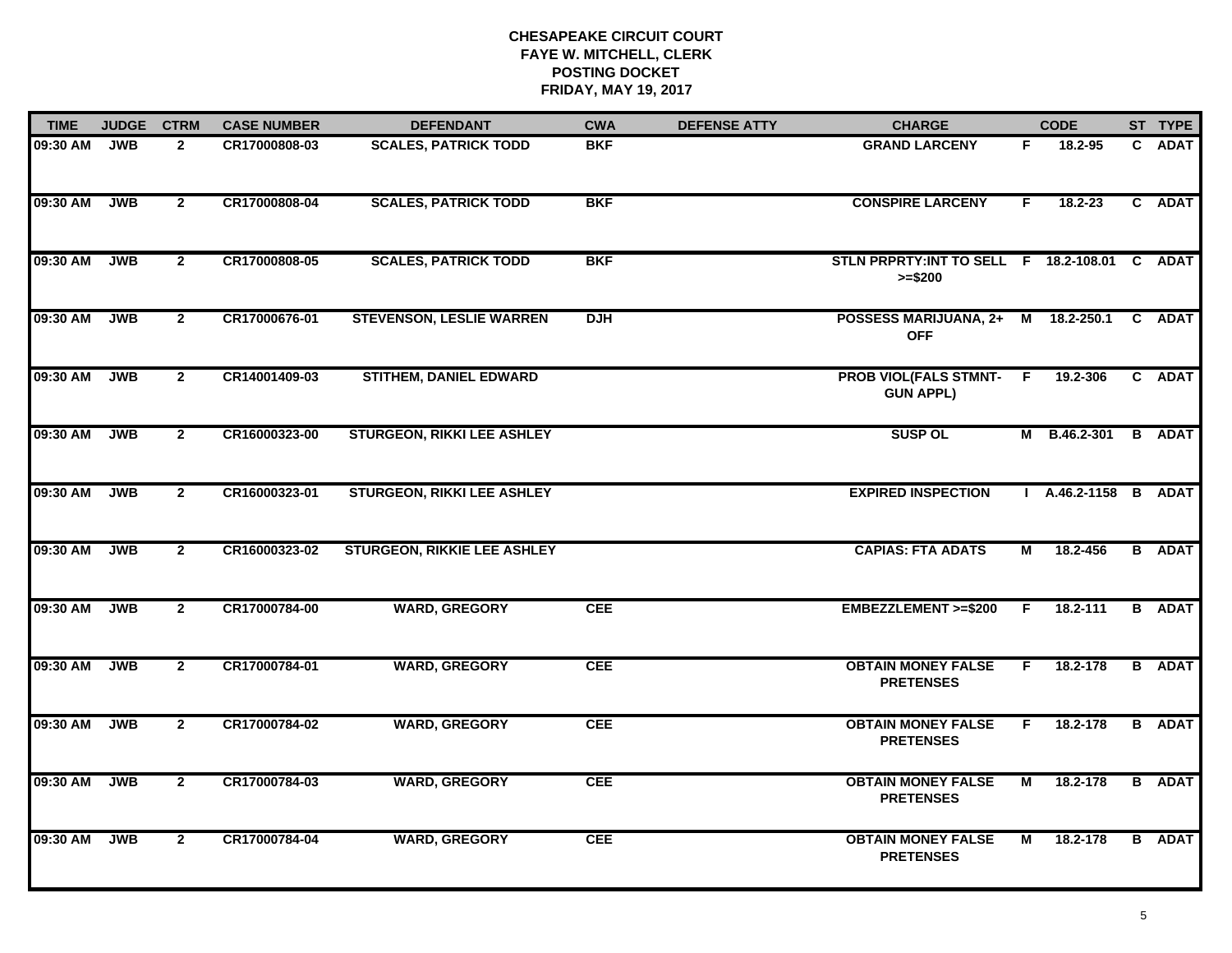| <b>TIME</b>  | <b>JUDGE</b> | <b>CTRM</b>    | <b>CASE NUMBER</b> | <b>DEFENDANT</b>             | <b>CWA</b>     | <b>DEFENSE ATTY</b>     | <b>CHARGE</b>                                         |                | <b>CODE</b> | ST TYPE       |
|--------------|--------------|----------------|--------------------|------------------------------|----------------|-------------------------|-------------------------------------------------------|----------------|-------------|---------------|
| 09:30 AM     | <b>JWB</b>   | $\mathbf{2}$   | CR17000784-05      | <b>WARD, GREGORY</b>         | <b>CEE</b>     |                         | <b>OBTAIN MONEY FALSE</b><br><b>PRETENSES</b>         | М              | 18.2-178    | <b>B</b> ADAT |
| 09:30 AM     | <b>JWB</b>   | $\overline{2}$ | CR17000784-06      | <b>WARD, GREGORY</b>         | CEE            |                         | <b>OBTAIN MONEY FALSE</b><br><b>PRETENSES</b>         | М              | 18.2-178    | <b>B</b> ADAT |
| 09:30 AM     | <b>JWB</b>   | $\overline{2}$ | CR17000784-07      | <b>WARD, GREGORY</b>         | <b>CEE</b>     |                         | <b>OBTAIN MONEY FALSE</b><br><b>PRETENSES</b>         | М              | 18.2-178    | <b>B</b> ADAT |
| 09:30 AM     | <b>JWB</b>   | $\mathbf{2}$   | CR17000784-08      | <b>WARD, GREGORY</b>         | <b>CEE</b>     |                         | <b>OBTAIN MONEY FALSE</b><br><b>PRETENSES</b>         | М              | 18.2-178    | <b>B</b> ADAT |
| 09:30 AM     | <b>JWB</b>   | $\overline{2}$ | CR17000784-09      | <b>WARD, GREGORY</b>         | <b>CEE</b>     |                         | <b>OBTAIN MONEY FALSE</b><br><b>PRETENSES</b>         | М              | 18.2-178    | <b>B</b> ADAT |
| 09:30 AM     | <b>JWB</b>   | $\mathbf{2}$   | CR17000784-10      | <b>WARD, GREGORY</b>         | <b>CEE</b>     |                         | <b>OBTAIN MONEY FALSE</b><br><b>PRETENSES</b>         | М              | 18.2-178    | <b>B</b> ADAT |
| 09:30 AM     | <b>JWB</b>   | $\overline{2}$ | CR17000784-11      | <b>WARD, GREGORY</b>         | <b>CEE</b>     |                         | <b>OBTAIN MONEY FALSE</b><br><b>PRETENSES</b>         | $\overline{M}$ | 18.2-178    | <b>B</b> ADAT |
| 09:30 AM     | <b>JWB</b>   | $\overline{2}$ | CR17000784-12      | <b>WARD, GREGORY</b>         | <b>CEE</b>     |                         | <b>OBTAIN MONEY FALSE</b><br><b>PRETENSES</b>         | М              | 18.2-178    | <b>B</b> ADAT |
| 09:30 AM     | <b>JWB</b>   | $\mathbf{2}$   | CR03A03515-01      | <b>WILKES, BRIAN DEMONIC</b> |                |                         | <b>VIOL PROBATION ON FEL</b><br><b>OFF</b>            | - F            | 19.2-306    | C ADAT        |
| 10:00 AM     | <b>TSW</b>   | $\overline{4}$ | CR17000822-00      | <b>ALCORTA, RAUL</b>         | S <sub>N</sub> | <b>NICHOLAS, LESLEE</b> | <b>AGG SEX BATTERY : VICTIM F</b><br>13               |                | 18.2-67.3   | C BOND        |
| 10:00 AM TSW |              | $\overline{4}$ | CR17000822-01      | <b>ALCORTA, RAUL</b>         | <b>SNS</b>     | NICHOLAS, LESLEE        | INDECENT ACT W/CHILD BY F 18.2-370.1<br><b>PARENT</b> |                |             | C BOND        |
| 10:00 AM TSW |              | $\overline{4}$ | CR17000822-02      | <b>ALCORTA, RAUL</b>         | S <sub>N</sub> | <b>NICHOLAS, LESLEE</b> | SEXUAL ASSAULT; VICTIM F<br><b>UNDER 13</b>           |                | 18.2-67.3   | C BOND        |
| 10:00 AM     | <b>TSW</b>   | $\overline{4}$ | CR17000822-03      | <b>ALCORTA, RAUL</b>         | <b>SNS</b>     | <b>NICHOLAS, LESLEE</b> | INDECENT ACT W/CHILD BY F 18.2-370.1<br><b>PARENT</b> |                |             | C BOND        |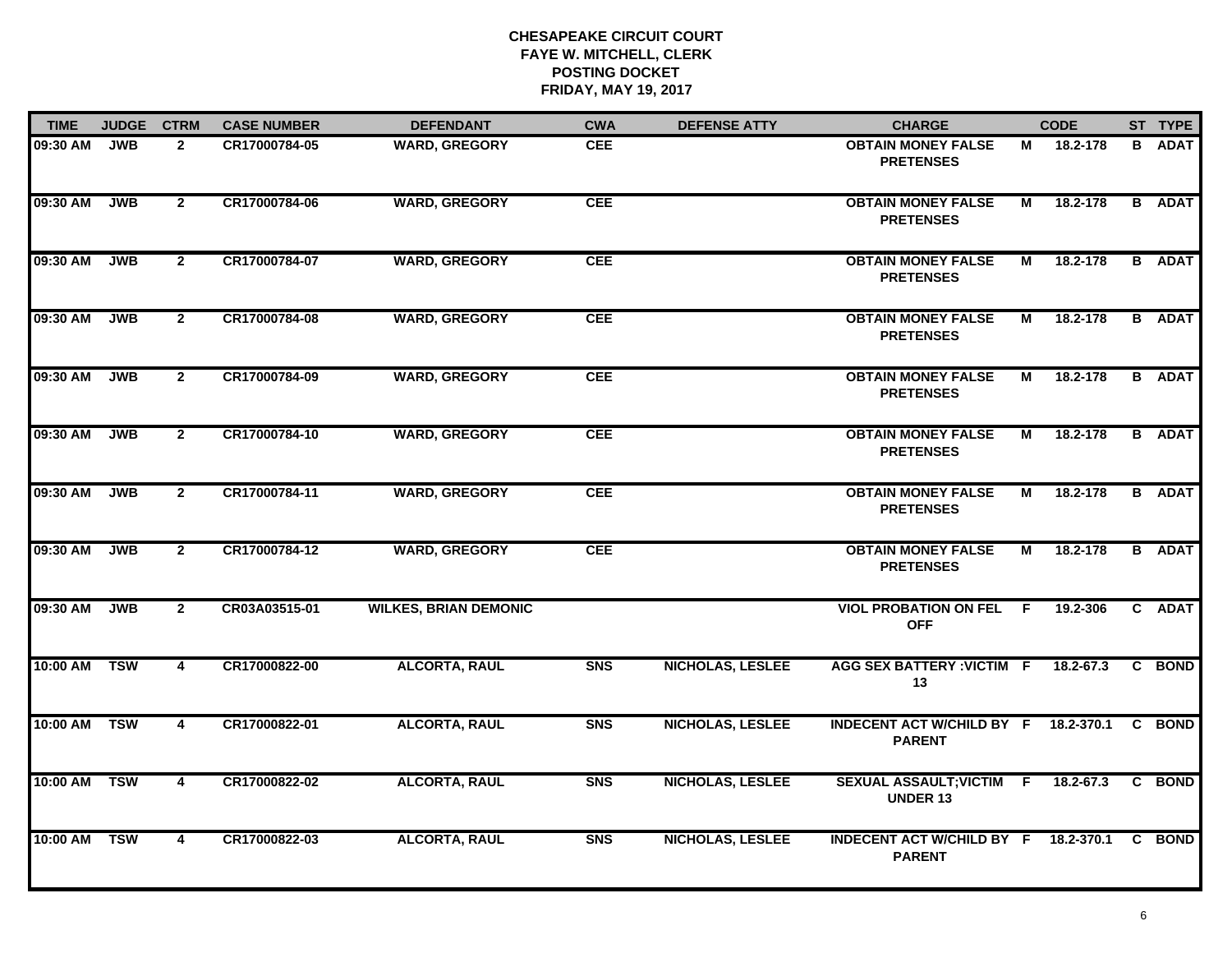| <b>TIME</b>  | <b>JUDGE</b> | <b>CTRM</b>             | <b>CASE NUMBER</b> | <b>DEFENDANT</b>                 | <b>CWA</b>     | <b>DEFENSE ATTY</b>          | <b>CHARGE</b>                                     |              | <b>CODE</b> |                | ST TYPE       |
|--------------|--------------|-------------------------|--------------------|----------------------------------|----------------|------------------------------|---------------------------------------------------|--------------|-------------|----------------|---------------|
| 10:00 AM TSW |              | 4                       | CR17000822-04      | <b>ALCORTA, RAUL</b>             | <b>SNS</b>     | <b>NICHOLAS, LESLEE</b>      | <b>SEXUAL ASSAULT; VICTIM</b><br><b>UNDER 13</b>  | -F.          | 18.2-67.3   |                | C BOND        |
| 10:00 AM     | <b>TSW</b>   | $\overline{\mathbf{4}}$ | CR17000822-05      | <b>ALCORTA, RAUL</b>             | S <sub>N</sub> | <b>NICHOLAS, LESLEE</b>      | <b>INDECENT ACT W/CHILD BY F</b><br><b>PARENT</b> |              | 18.2-370.1  | C              | <b>BOND</b>   |
| 10:00 AM     | <b>TSW</b>   | 4                       | CR14001666-02      | <b>ARCHER, DONTE LAMONT</b>      | <b>DAM</b>     | <b>BYRUM, ROBERT G</b>       | <b>PROB VIOL (PWID</b><br><b>MARIJUANA)</b>       | F.           | 19.2-306    |                | C BOND        |
| 10:00 AM     | <b>TSW</b>   | 4                       | CR07003174-01      | <b>BARROW, ANTWONNE DEANGELO</b> | <b>AEP</b>     | <b>POULSON, MICHAEL C</b>    | <b>VIOL PROBATION ON FEL</b><br><b>OFF</b>        | F.           | 19.2-306    | C              | <b>WC</b>     |
| 10:00 AM     | <b>TSW</b>   | 4                       | CR07003176-01      | <b>BARROW, ANTWONNE DEANGELO</b> | <b>AEP</b>     | <b>POULSON, MICHAEL C</b>    | <b>VIOL PROBATION ON FEL</b><br><b>OFF</b>        | F.           | 19.2-306    | C              | <b>WC</b>     |
| 10:00 AM     | <b>TSW</b>   | 4                       | CR17000670-00      | <b>BRANCH, MYKESHA DENISE V</b>  | <b>DAW</b>     | <b>TAYLOR, MATTHEW T; SR</b> | <b>UTTER FORGERY; BANK</b><br><b>NOTE</b>         | F.           | 18.2-170    |                | <b>B</b> PLEA |
| 10:00 AM     | <b>TSW</b>   | $\overline{\mathbf{4}}$ | CR17000670-01      | <b>BRANCH, MYKESHA DENISE V</b>  | <b>DAW</b>     | <b>TAYLOR, MATTHEW T; SR</b> | UTTER FORGED BANK NOTE F                          |              | 18.2-173    | $\overline{B}$ | <b>PLEA</b>   |
| 10:00 AM     | <b>TSW</b>   | $\overline{\mathbf{4}}$ | CR17000670-02      | <b>BRANCH, MYKESHA DENISE V</b>  | <b>DAW</b>     | <b>TAYLOR, MATTHEW; SR</b>   | <b>OBTAIN MONEY FALSE</b><br><b>PRETENSE</b>      | F.           | 18.2-178    |                | <b>B</b> PLEA |
| 10:00 AM     | <b>TSW</b>   | 4                       | CR17000670-03      | <b>BRANCH, MYKESHA DENISE V</b>  | <b>DAW</b>     | <b>TAYLOR, MATTHEW; SR</b>   | <b>CONSPIRE TO COMMIT</b><br><b>LARCENY</b>       | F.           | 18.2-23     |                | <b>B</b> PLEA |
| 10:00 AM     | <b>TSW</b>   | $\overline{\mathbf{4}}$ | CR15001465-00      | <b>DE JESUS, JOSHUA RAY</b>      | <b>AEP</b>     | <b>WEGMAN, ROBERT</b>        | <b>REVOKED OL-3RD</b>                             | F.           | 18.2-272A   | B              | <b>ROL</b>    |
| 10:00 AM     | <b>TSW</b>   | 4                       | CR17000959-00      | <b>EVERETT, CHARLOTTE MARIE</b>  | <b>DJH</b>     | <b>OLIVER, FOYD</b>          | <b>BOND APPEAL</b>                                | $\mathbf{o}$ | 19.2-124    |                | C BOND        |
| 10:00 AM     | <b>TSW</b>   | $\overline{\mathbf{4}}$ | CR17000588-00      | <b>FORREST, TASHA LYNN</b>       | <b>SNS</b>     | <b>NICHOLAS, LESLEE</b>      | STRANGLE:WOUND/INJURY F<br><b>RESULTS</b>         |              | 18.2-51.6   | $\overline{c}$ | <b>PLEA</b>   |
| 10:00 AM     | <b>TSW</b>   | 4                       | CR17000588-01      | <b>FORREST, TASHA LYNN</b>       | <b>SNS</b>     | Nuckols, W. Lane             | <b>ABDUCT BY</b><br><b>FORCE/INTIMIDATION</b>     | F.           | 18.2-47     |                | C PLEA        |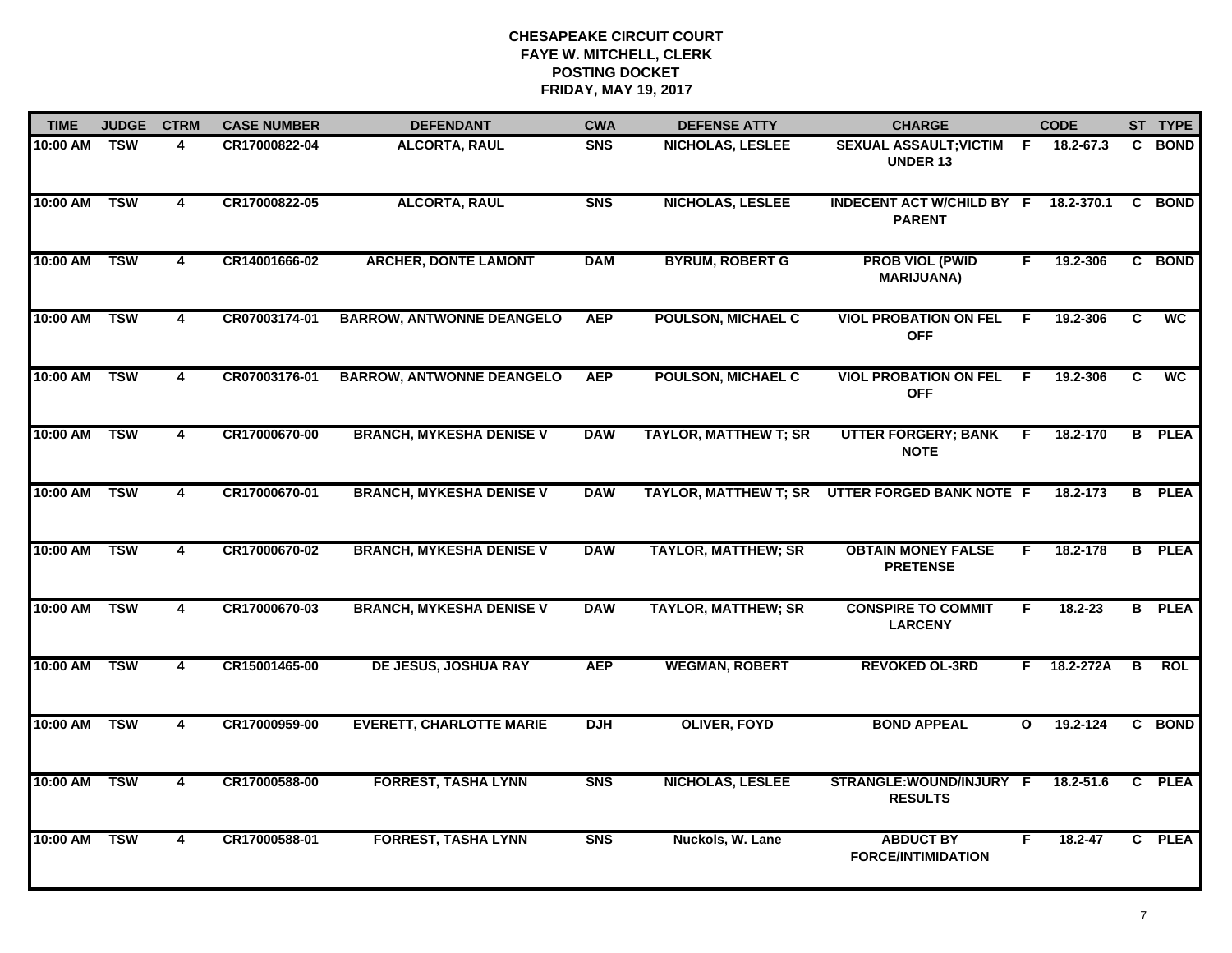| <b>TIME</b>  | <b>JUDGE</b> | <b>CTRM</b>             | <b>CASE NUMBER</b> | <b>DEFENDANT</b>              | <b>CWA</b> | <b>DEFENSE ATTY</b>        | <b>CHARGE</b>                                     |     | <b>CODE</b>   |              | ST TYPE       |
|--------------|--------------|-------------------------|--------------------|-------------------------------|------------|----------------------------|---------------------------------------------------|-----|---------------|--------------|---------------|
| 10:00 AM TSW |              | 4                       | CR17000588-02      | <b>FORREST, TASHA LYNN</b>    | <b>SNS</b> | NICHOLAS, LESLEE           | ABUSE CHILD, DISREGARD F<br>LIFE.                 |     | 18.2-371.1    | C.           | <b>PLEA</b>   |
| 10:00 AM     | <b>TSW</b>   | $\overline{\mathbf{4}}$ | CR17000588-03      | <b>FORREST, TASHA LYNN</b>    | <b>SNS</b> | <b>NICHOLAS, LESLEE</b>    | <b>MALICIOUS WOUNDING</b>                         | F   | 18.2-51       | $\mathbf{c}$ | <b>PLEA</b>   |
| 10:00 AM     | <b>TSW</b>   | 4                       | CR17000588-04      | <b>FORREST, TASHA LYNN</b>    | <b>SNS</b> | <b>NICHOLAS, LESLEE</b>    | <b>MALICIOUS WOUNDING-</b><br><b>ATTEMPT</b>      | F   | $18.2 - 51$   |              | C PLEA        |
| 10:00 AM     | <b>TSW</b>   | 4                       | CR16001795-00      | <b>HOGGARD, JAMES QUINCY</b>  | <b>KAM</b> | <b>WEAVER-ROOTS, SONYA</b> | <b>BRIBE POLICE OFFICERS</b>                      | -F. | 18.2-438      |              | <b>B</b> TRYL |
| 10:00 AM     | <b>TSW</b>   | 4                       | CR17000437-00      | <b>HUNTER, DOUGLAS RODNEY</b> | <b>SNS</b> | PETTERY, KEVIN R           | <b>PARENT/ GP &lt;15 SEXUAL</b><br><b>ABUSE</b>   | F.  | 18.2-370      | $\mathbf{c}$ | <b>PLEA</b>   |
| 10:00 AM     | <b>TSW</b>   | 4                       | CR17000437-01      | <b>HUNTER, DOUGLAS RODNEY</b> | <b>SNS</b> | PETTREY, KEVIN             | <b>PARENT/GP &lt;15; SEXUAL</b><br><b>ABUSE</b>   | F.  | 18.2-370      |              | C PLEA        |
| 10:00 AM     | <b>TSW</b>   | $\overline{4}$          | CR17000437-02      | <b>HUNTER, DOUGLAS RODNEY</b> | <b>SNS</b> | PETTREY, KEVIN             | <b>SODOMY: FAMILY MEMBER F</b><br><b>TO CHILD</b> |     | 18.2-361      |              | C PLEA        |
| 10:00 AM     | <b>TSW</b>   | 4                       | CR17000437-03      | <b>HUNTER, DOUGLAS RODNEY</b> | <b>SNS</b> | PETTREY, KEVIN             | <b>SODOMY: FAMILY MEMBER F</b><br><b>TO CHILD</b> |     | 18.2-361      | $\mathbf{c}$ | <b>PLEA</b>   |
| 10:00 AM     | <b>TSW</b>   | 4                       | CR17000437-04      | <b>HUNTER, DOUGLAS RODNEY</b> | <b>SNS</b> | PETTREY, KEVIN             | <b>SODOMY: FAMILY MEMBER F</b><br><b>TO CHILD</b> |     | 18.2-361      | $\mathbf{C}$ | <b>PLEA</b>   |
| 10:00 AM     | <b>TSW</b>   | 4                       | CR17000437-05      | <b>HUNTER, DOUGLAS RODNEY</b> | <b>SNS</b> | PETTREY, KEVIN             | <b>AGG SEX BATTERY: VICTIM F</b><br>$<$ 13 YR     |     | 18.2-67.3     | $\mathbf{C}$ | <b>PLEA</b>   |
| 10:00 AM     | <b>TSW</b>   | $\overline{\mathbf{4}}$ | CR17000437-06      | <b>HUNTER, DOUGLAS RODNEY</b> | <b>SNS</b> | PETTREY, KEVIN             | <b>INCEST W/CHILD 13-17YR</b><br><b>OLD</b>       | -F  | 18.2-366      | $\mathbf{c}$ | <b>PLEA</b>   |
| 10:00 AM     | <b>TSW</b>   | 4                       | CR17000437-07      | <b>HUNTER, DOUGLAS RODNEY</b> | <b>SNS</b> | PETTREY, KEVIN             | <b>AGG SEX BATTERY: VICTIM F</b><br>$<$ 13 YR     |     | $18.2 - 67.3$ | C            | <b>PLEA</b>   |
| 10:00 AM     | <b>TSW</b>   | 4                       | CR17000437-08      | <b>HUNTER, DOUGLAS RODNEY</b> | <b>SNS</b> | PETTREY, KEVIN             | <b>PARENT/ GP SEXUAL ABUSE F</b><br>$<$ 15        |     | 18.2-370      | $\mathbf{c}$ | <b>PLEA</b>   |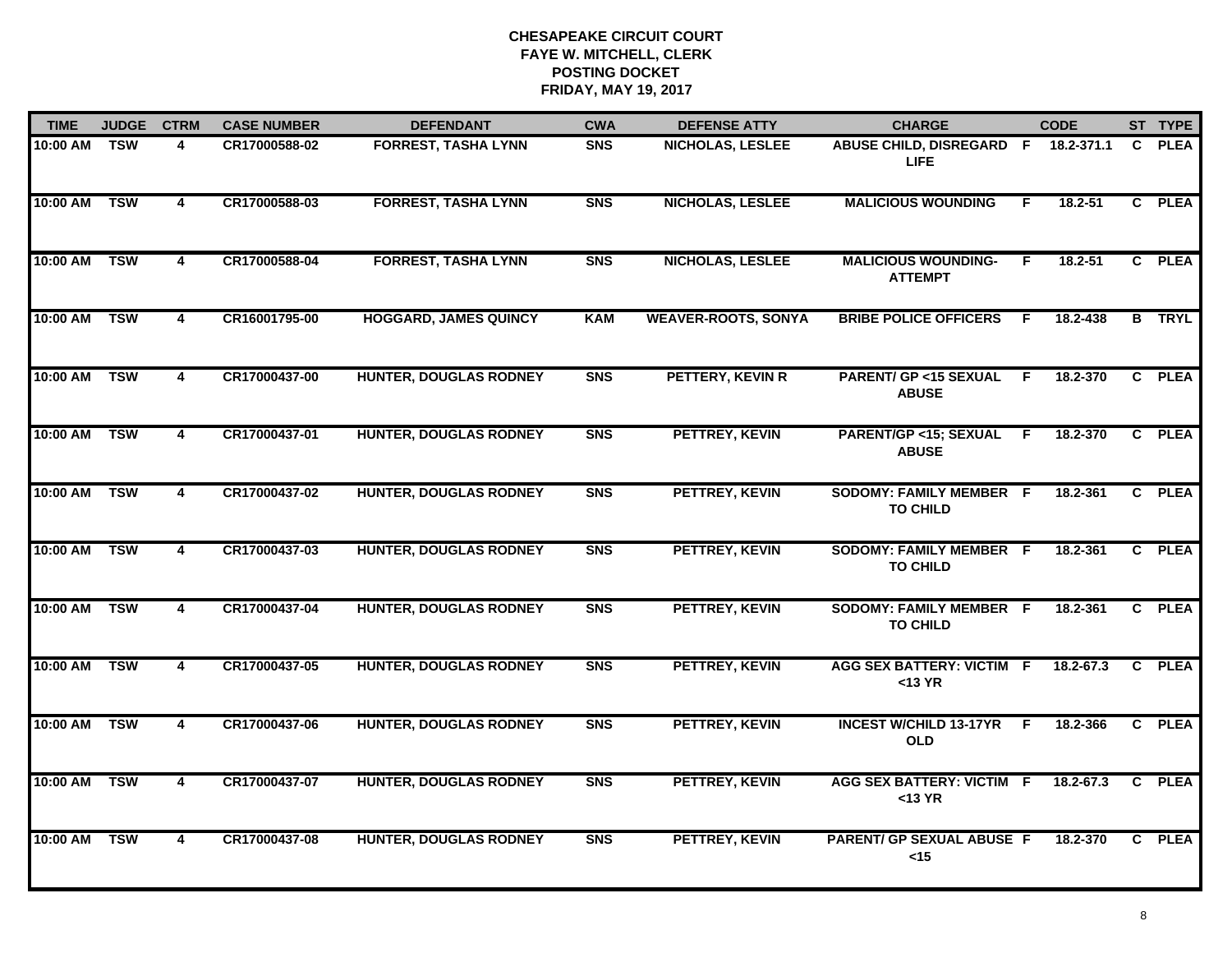| <b>TIME</b>  | <b>JUDGE</b> | <b>CTRM</b>             | <b>CASE NUMBER</b> | <b>DEFENDANT</b>                | <b>CWA</b> | <b>DEFENSE ATTY</b>           | <b>CHARGE</b>                                       |              | <b>CODE</b> |    | ST TYPE       |
|--------------|--------------|-------------------------|--------------------|---------------------------------|------------|-------------------------------|-----------------------------------------------------|--------------|-------------|----|---------------|
| 10:00 AM TSW |              | 4                       | CR05A02880-01      | <b>KIRBY, MICHAEL MYATT</b>     | <b>DRT</b> | Byrum, Robert G.              | <b>PROB VIOL (UNLAWFUL</b><br><b>WOUNDING)</b>      | F.           | 19.2-306    |    | C BOND        |
| 10:00 AM     | <b>TSW</b>   | 4                       | CR11000523-02      | <b>KIRBY, MICHAEL MYATT</b>     | <b>DRT</b> | Byrum, Robert G.              | <b>PROB VIOL (POSSESS</b><br><b>COCAINE)</b>        | F.           | 19.2-306    |    | C BOND        |
| 10:00 AM     | <b>TSW</b>   | 4                       | CR17000103-00      | <b>MILLING, RICHARD JASON</b>   | <b>DAW</b> | <b>HOLDER, WILLIAM JOSHUA</b> | UNLAWFULLY OBTAIN DMV F<br><b>DOCS</b>              |              | 46.2-105.2  |    | <b>B</b> TRYL |
| 10:00 AM     | <b>TSW</b>   | 4                       | CR17000103-01      | <b>MILLING, RICHARD JASON</b>   | <b>DAW</b> | <b>HOLDER, WILLIAM JOSHUA</b> | <b>UNLAW POSSESS DMV</b><br><b>DOCS</b>             | М            | 46.2-105.1  | B  | <b>TRYL</b>   |
| 10:00 AM     | <b>TSW</b>   | 4                       | CR16000911-00      | <b>MUMFORD, NEHEMAH REGINA</b>  | <b>CEE</b> | <b>REDDEN, DAVID</b>          | <b>BAD CHECK</b>                                    | F.           | 18.2-181    |    | C BOND        |
| 10:00 AM     | <b>TSW</b>   | 4                       | CR16000911-01      | <b>MUMFORD, NEHEMAH REGINA</b>  | <b>CEE</b> | <b>REDDEN, DAVID</b>          | <b>CONTEMPT - FTA TRIAL</b>                         | М            | 18.2-456    |    | C BOND        |
| 10:00 AM     | TSW          | $\overline{\mathbf{4}}$ | CR17000893-00      | <b>ROBERTS, JOSEPH ALVIN</b>    | <b>DAM</b> | <b>CRUMP, KIM</b>             | <b>BOND APPEAL</b>                                  | $\mathbf{o}$ | 19.2-124    |    | C BOND        |
| 10:00 AM     | <b>TSW</b>   | 4                       | CR17000630-00      | <b>STEPHENSON, SAMUEL WADE</b>  | <b>KAM</b> | <b>WENTWORTH, RACHEL E</b>    | <b>GRND LARCENY: &gt;=\$200</b><br><b>NOT PERSN</b> | F            | 18.2-95     |    | C TRYL        |
| 10:00 AM     | <b>TSW</b>   | 4                       | CR17000676-00      | <b>STEVENSON, LESLIE WARREN</b> | <b>DJH</b> | <b>STEVENSON, LAKISHI D</b>   | <b>POSSESS COCAINE</b>                              | F.           | 18.2-250    |    | <b>B</b> BOND |
| 10:00 AM     | <b>TSW</b>   | 4                       | CR17000676-01      | <b>STEVENSON, LESLIE WARREN</b> | <b>DJH</b> |                               | <b>POSSESS MARIJUANA, 2+</b><br><b>OFF</b>          | M            | 18.2-250.1  |    | C BOND        |
| 10:00 AM     | <b>TSW</b>   | 4                       | CR17000343-00      | <b>STEWART, KENDALL DARRELL</b> | <b>AEP</b> | <b>WENTWORTH, RACHEL E</b>    | <b>POSSESSION COCAINE</b>                           | F            | 18.2-250    |    | C BOND        |
| 10:00 AM TSW |              | 4                       | CR11001369-00      | <b>TONEY, AMY LEIGH</b>         | <b>AEP</b> | <b>CRONIN, ERIC T</b>         | <b>OBTAIN PRESCRIP BY</b><br>FRAUD/ETC.             | F.           | 18.2-258.1  | B  | <b>ROL</b>    |
| 10:00 AM     | <b>TSW</b>   | $\overline{\mathbf{4}}$ | CR17000412-00      | <b>WILSON, DHERRI LAMON</b>     | <b>DJH</b> | Winn, A. Robinson             | <b>POSSES COCAINE</b>                               | F            | 18.2-250    | C. | MOT           |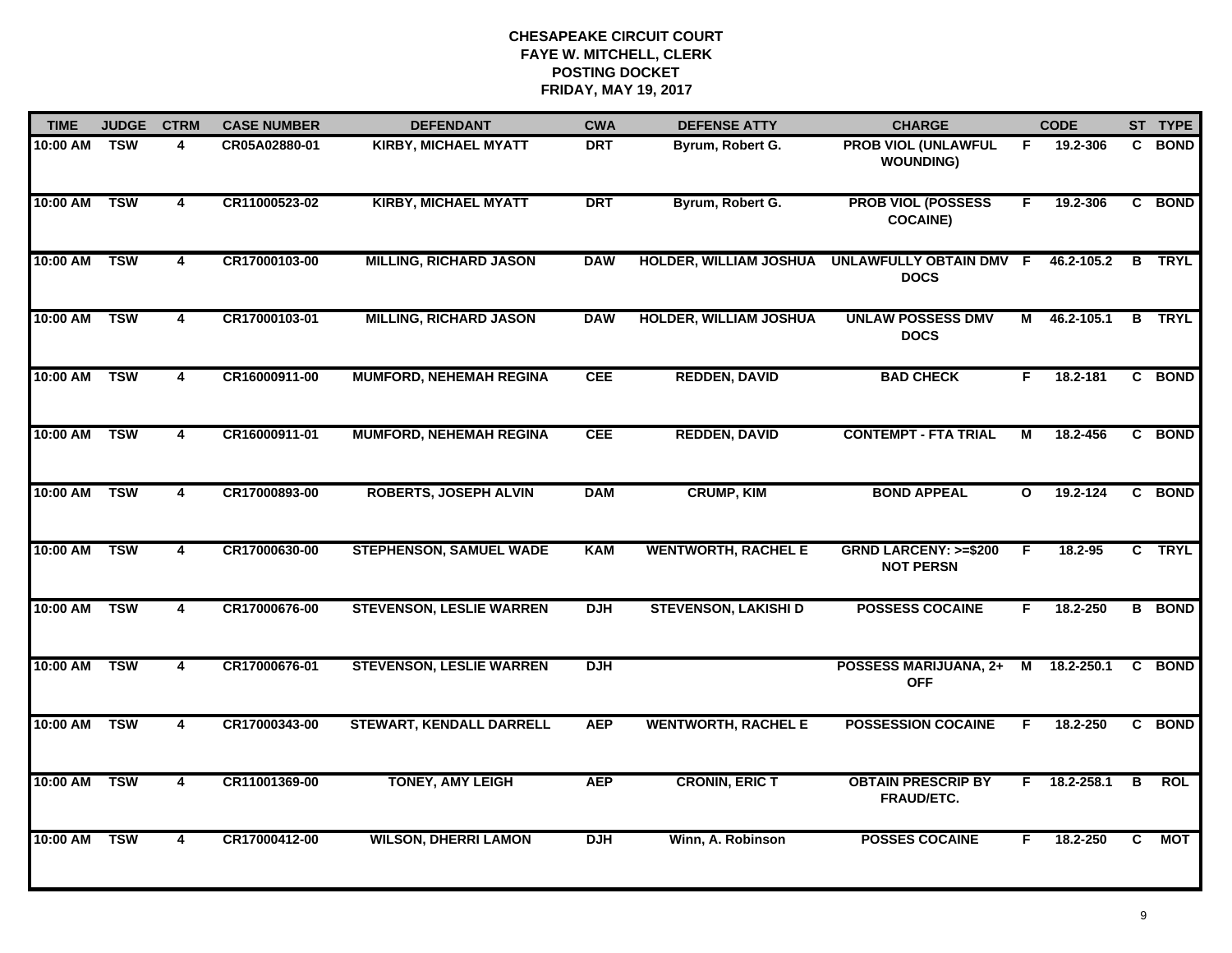| <b>TIME</b> | <b>JUDGE</b>              | <b>CTRM</b> | <b>CASE NUMBER</b> | <b>DEFENDANT</b>                     | <b>CWA</b> | <b>DEFENSE ATTY</b>        | <b>CHARGE</b>                                  |              | <b>CODE</b>           |                         | ST TYPE       |
|-------------|---------------------------|-------------|--------------------|--------------------------------------|------------|----------------------------|------------------------------------------------|--------------|-----------------------|-------------------------|---------------|
| 10:00 AM    | $\overline{\mathsf{TSW}}$ | 4           | CR17000412-01      | <b>WILSON, DHERRI LAMON</b>          | <b>DJH</b> | Winn, A Robinson           | <b>POSSES FIREARM BY</b><br><b>FELON</b>       |              | F 18.2-308.2          | C                       | MOT           |
| 10:00 AM    | <b>FBL</b>                | 6           | CR16002024-00      | <b>BAINBRIDGE RECYCLING INC ATTN</b> |            | <b>CARROLL, ADAM</b>       | <b>ZONING VIOLATIONS</b>                       |              | M 8-601; 8-602 S TRYL |                         |               |
| 10:00 AM    | <b>FBL</b>                | 6           | CR17000568-00      | <b>BELTON, BONITA</b>                | <b>AJS</b> |                            | <b>FAIL DRIVE RT SIDE OF</b><br><b>HIGHWAY</b> |              | 46.2-802              |                         | S TRYL        |
| 10:00 AM    | <b>FBL</b>                | 6           | CR16002150-00      | <b>BROOKS, DERON EDWARD</b>          | <b>CEE</b> | <b>JONES, DAVID L</b>      | <b>DRIVE REVOKED</b>                           |              | M B.46.2-301          |                         | S TRYL        |
| 10:00 AM    | <b>FBL</b>                | 6           | CR14000277-08      | <b>BROOKS, JAMES VERNON</b>          | <b>AJS</b> | <b>TAYLOR, MATTHEW; SR</b> | <b>FTC WITH ASAP</b>                           | М            | 18.2-456              |                         | <b>TRYL</b>   |
| 10:00 AM    | <b>FBL</b>                | 6           | CR16000502-00      | <b>CHAVARRIA, RAFAEL S</b>           | <b>CEE</b> |                            | 44/35 SP                                       |              | $1 A.46.2-875 S$      |                         | <b>UA</b>     |
| 10:00 AM    | <b>FBL</b>                | 6           | CR17000538-00      | <b>COLLINS, BARBARA ANN</b>          | <b>CEE</b> |                            | <b>EXPIRED INSPECTION</b>                      | $\mathbf{L}$ | 46.2-1158             |                         | S TRYL        |
| 10:00 AM    | <b>FBL</b>                | 6           | CR17000542-00      | <b>COST, DARRIO LAMONTE</b>          | <b>CEE</b> | <b>BOUCHARD, JULIAN</b>    | <b>POSSES MARIJUANA 1/2</b><br><b>OUNCE</b>    |              | M 18.2-248.1          |                         | <b>B</b> TRYL |
| 10:00 AM    | <b>FBL</b>                | 6           | CR17000566-00      | <b>DO, NGOC KIM</b>                  | <b>CEE</b> | <b>FORTSIE, AARON</b>      | <b>PETIT</b><br><b>LARCENY; SHOPLIFTING</b>    | Μ            | 18.2-96               |                         | S TRYL        |
| 10:00 AM    | <b>FBL</b>                | 6           | CR17000566-01      | <b>DO, NGOC KIM</b>                  | <b>CEE</b> | <b>FORSTIE, AARON</b>      | <b>TRESPASSING; AFTER</b><br><b>BEING FORB</b> | М            | 18.2-119              |                         | S TRYL        |
| 10:00 AM    | <b>FBL</b>                | 6           | CR17000183-00      | <b>EDWARDS, TRACY MARIE</b>          | <b>CEE</b> |                            | <b>DUI 1ST</b>                                 |              | M A.18.2-266          |                         | <b>B</b> TRYL |
| 10:00 AM    | <b>FBL</b>                | 6           | CR14002639-01      | <b>FLOYD, BRANDON MICHAEL</b>        | <b>AJS</b> | <b>FORSTIE, AARON</b>      | <b>FTC-ASAP</b>                                | М            | 18.2-456              | $\overline{\mathbf{B}}$ | RE            |
| 10:00 AM    | <b>FBL</b>                | 6           | CR16002147-00      | <b>GODWIN, MYRON ANTOINE</b>         | <b>CEE</b> | <b>FORSTIE, AARON</b>      | <b>SUSP O/L</b>                                |              | M B.46.2-301          |                         | <b>C</b> TRYL |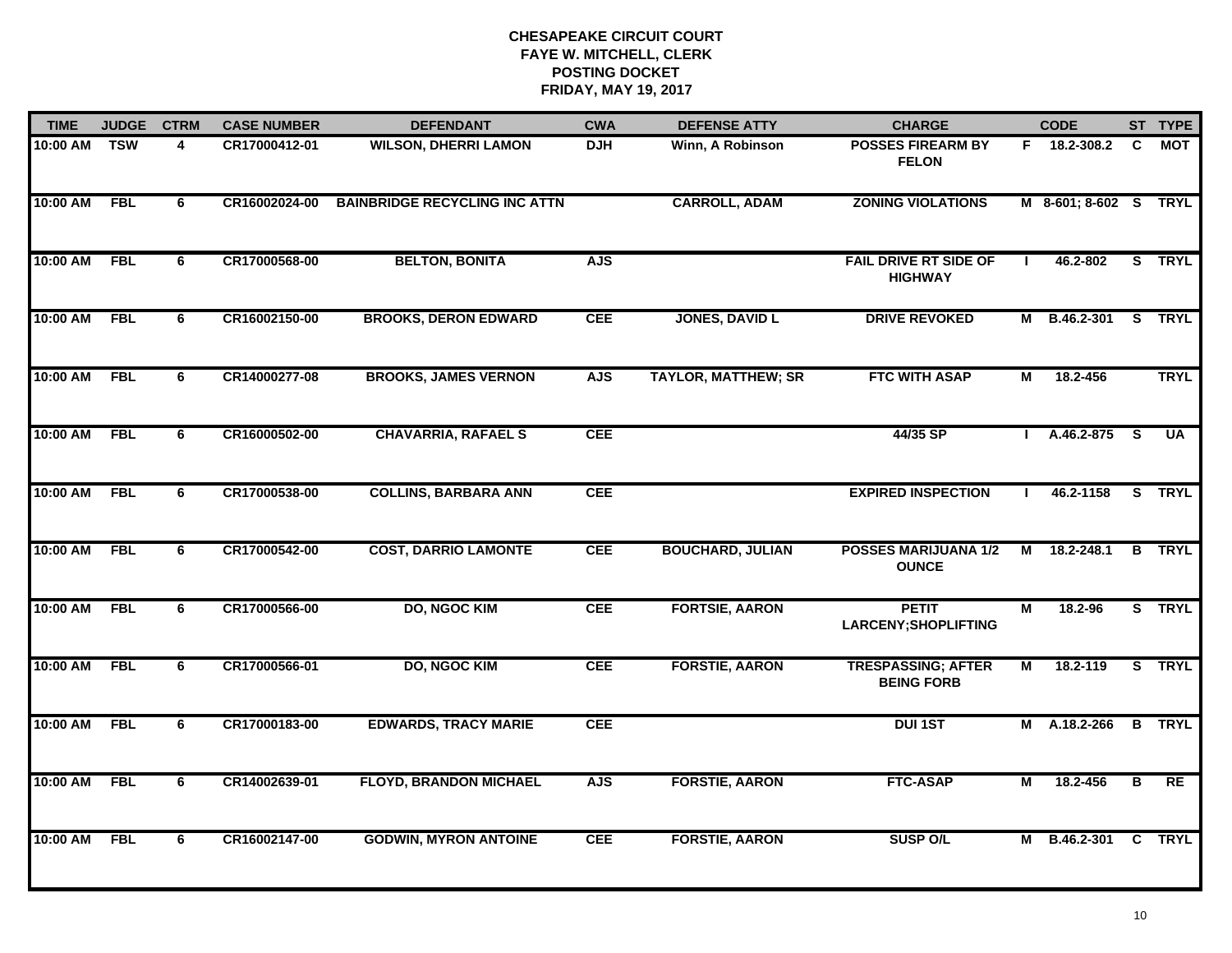| <b>TIME</b>  | <b>JUDGE</b> | <b>CTRM</b> | <b>CASE NUMBER</b> | <b>DEFENDANT</b>                                | <b>CWA</b> | <b>DEFENSE ATTY</b>     | <b>CHARGE</b>                                     |              | <b>CODE</b>  |   | ST TYPE       |
|--------------|--------------|-------------|--------------------|-------------------------------------------------|------------|-------------------------|---------------------------------------------------|--------------|--------------|---|---------------|
| 10:00 AM     | FBL          | 6           | CR16002147-01      | <b>GODWIN, MYRON ANTOINE</b>                    | <b>CEE</b> | <b>FORSTIE, AARON</b>   | <b>FTA-TRIAL</b>                                  | М            | 18.2-456     | C | <b>CAP</b>    |
| 10:00 AM     | FBL          | 6           | CR15000355-02      | <b>GREEN, DAVID SHAWN; II</b>                   | <b>CEE</b> | <b>SHAMES, STEVEN F</b> | <b>FTC WITH ASAP</b>                              | М            | 18.2-456     |   | <b>B</b> ASAP |
| 10:00 AM     | <b>FBL</b>   | 6           | CR15000355-03      | <b>GREEN, DAVID SHAWN; II</b>                   | <b>CEE</b> | <b>SHAMES, STEVEN F</b> | <b>CONTEMPT - FTA ADATS</b>                       | М            | 18.2-456     | B | <b>CAP</b>    |
| 10:00 AM     | <b>FBL</b>   | 6           | CR17000145-00      | <b>LEWIS-WILLIAMS, SHANELL</b><br><b>ARMETT</b> | <b>AJS</b> |                         | <b>OPEN CONTAINER</b>                             | М            | 46-182       |   | S TRYL        |
| 10:00 AM     | <b>FBL</b>   | 6           | CR17000145-01      | <b>LEWIS-WILLIAMS, SHANELL</b><br><b>ARMETT</b> | <b>AJS</b> | <b>BOSLEY, CORIE</b>    | <b>POSSESSION MARIJUANA</b><br><b>1ST OFF</b>     | M            | 18.2-250.1   |   | S TRYL        |
| 10:00 AM FBL |              | 6           | CR17000145-02      | <b>LEWIS-WILLIAMS, SHANELL</b><br><b>ARMETT</b> | <b>AJS</b> | <b>BOSLEY, CORIE</b>    | FAIL TO STOP/ELUDE FOR M<br><b>POLICE</b>         |              | 46.2-817     |   | S TRYL        |
| 10:00 AM     | <b>FBL</b>   | 6           | CR17000145-03      | <b>LEWIS-WILLIAMS, SHANELL</b><br><b>ARMETT</b> | <b>AJS</b> |                         | SPEEDING 47/35                                    | $\mathbf{L}$ | 46.2-875     |   | S TRYL        |
| 10:00 AM     | FBL          | 6           | CR17000512-00      | <b>MCLEAN, KEYERRA ERRA</b>                     | <b>AJS</b> | <b>MUSSONI, ERIK</b>    | <b>POSSES MARIJUANA;</b><br><b>SIMPLE</b>         |              | M 18.2-250.1 |   | S TRYL        |
| 10:00 AM     | <b>FBL</b>   | 6           | CR17000580-00      | <b>RUSS, JOHNNIE</b>                            | <b>AJS</b> |                         | DANGEROUS DOG; FAIL TO M<br><b>COMPLY</b>         |              | 3.2-6540     |   | S TRYL        |
| 10:00 AM     | <b>FBL</b>   | 6           | CR17000321-00      | <b>SANDS, BRITTANY KRISTEN</b>                  | <b>CEE</b> | <b>BOSLEY, CORIE L</b>  | <b>ASSAULT &amp; BATTER</b>                       | М            | $18.2 - 57$  |   | <b>B</b> TRYL |
| 10:00 AM     | FBL          | 6           | CR17000321-01      | <b>SANDS, BRITTANY KRISTEN</b>                  | <b>CEE</b> | <b>BOSLEY, CORIE</b>    | <b>FTA-TRIAL</b>                                  | М            | 18.2-456     | B | <b>CAP</b>    |
| 10:00 AM     | <b>FBL</b>   | 6           | CR17000524-00      | <b>SCALZO, LAUREMARIE EVE</b>                   | <b>AJS</b> | <b>FORSTIE, AARON</b>   | POSSESS MARIJUANA, 1ST M 18.2-250.1<br><b>OFF</b> |              |              |   | O TRYL        |
| 10:00 AM     | <b>FBL</b>   | 6           | CR17000524-01      | <b>SCALZO, LAUREMARIE EVE</b>                   | <b>AJS</b> | <b>FORSTIE, AARON</b>   | <b>FTA-ADAT</b>                                   | М            | 18.2-456     | B | CAP           |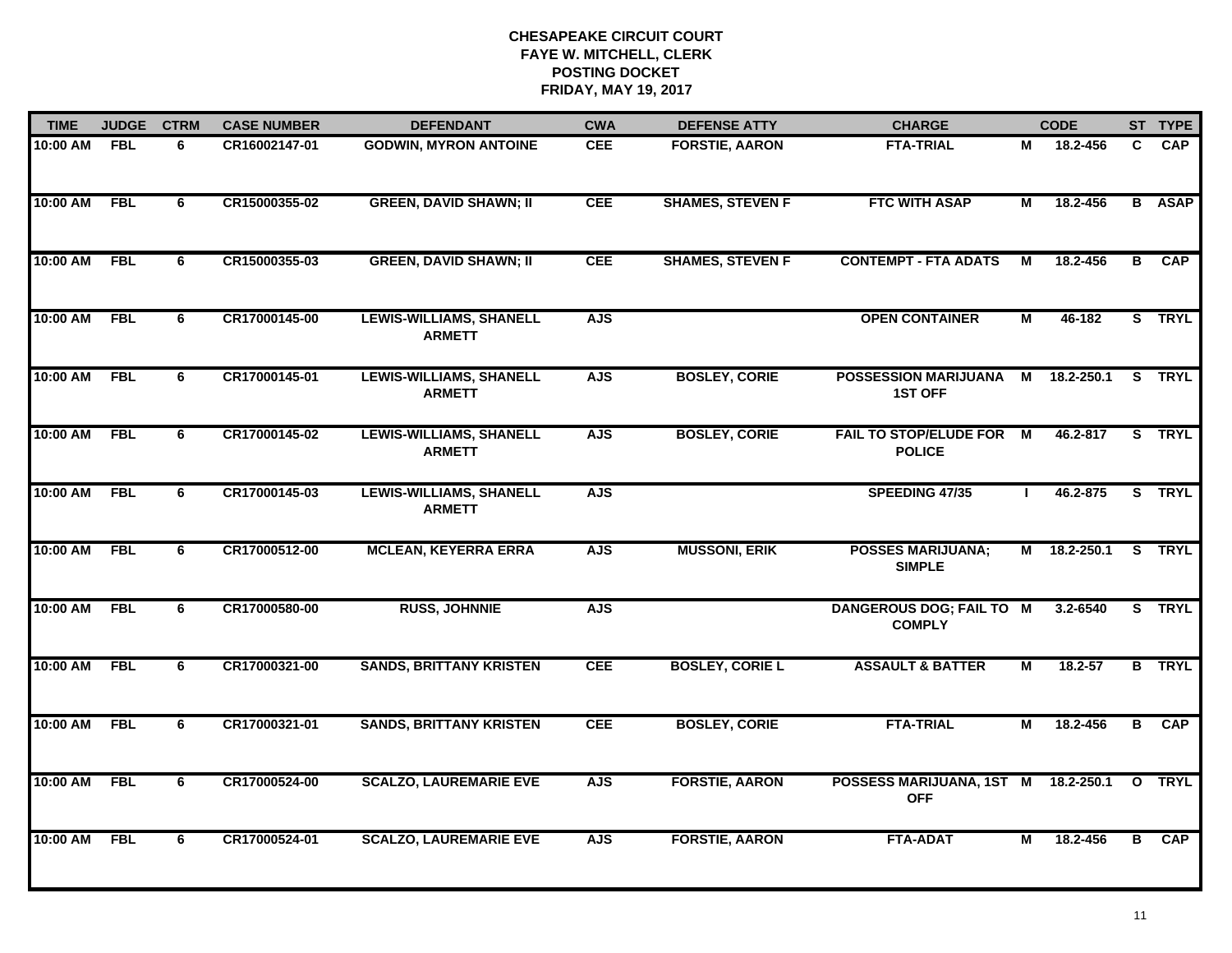| <b>TIME</b> | <b>JUDGE</b> | <b>CTRM</b> | <b>CASE NUMBER</b> | <b>DEFENDANT</b>              | <b>CWA</b> | <b>DEFENSE ATTY</b>      | <b>CHARGE</b>                                |   | <b>CODE</b> | <b>ST</b> | <b>TYPE</b> |
|-------------|--------------|-------------|--------------------|-------------------------------|------------|--------------------------|----------------------------------------------|---|-------------|-----------|-------------|
| 10:00 AM    | <b>FBL</b>   | 6.          | CR16001423-00      | <b>SMITH, ASHLEY MARIE</b>    | <b>DAM</b> |                          | <b>DISREGARD CROSNG</b><br><b>GUARD(ACC)</b> |   | 46.2-834    | s         | <b>DSR</b>  |
| 10:00 AM    | <b>FBL</b>   | 6           | CR17000483-00      | <b>SMITH, COREY D</b>         | <b>AJS</b> | <b>WENTWORTH, RACHEL</b> | POSSESS MARIJUANA, 1ST<br><b>OFF</b>         | M | 18.2-250.1  | S.        | <b>TRYL</b> |
| 10:00 AM    | <b>FBL</b>   | 6           | CR17000639-00      | <b>SMITH, IMANI IMMANUEL</b>  | <b>CEE</b> | <b>FORSTIE, AARON</b>    | <b>INTENTIONAL DAMAGE-</b><br><b>IPHONE</b>  | M | 18.2-137    | в         | <b>TRYL</b> |
| 10:00 AM    | <b>FBL</b>   | 6           | CR17000527-00      | <b>SMITH, JAZMINE L</b>       | <b>AJS</b> |                          | SP IN CITY OR TOWN (1-9)                     |   | 46.2-875    | s         | <b>TRYL</b> |
| 10:00 AM    | <b>FBL</b>   | 6           | CR17000234-00      | <b>TAYLOR, MARLON LISHAWN</b> | <b>CEE</b> | <b>FLANDERS, JOSHUA</b>  | 92/60 R/D                                    | M | A.46.2-862  | в         | <b>TRYL</b> |
| 10:00 AM    | <b>FBL</b>   | 6           | CR17000234-01      | <b>TAYLOR, MARLON LISHAWN</b> | <b>CEE</b> | <b>FLANDERS, JOSHUA</b>  | <b>CONTEMPT - FTA ADATS</b>                  | M | 18.2-456    | B         | <b>CAP</b>  |